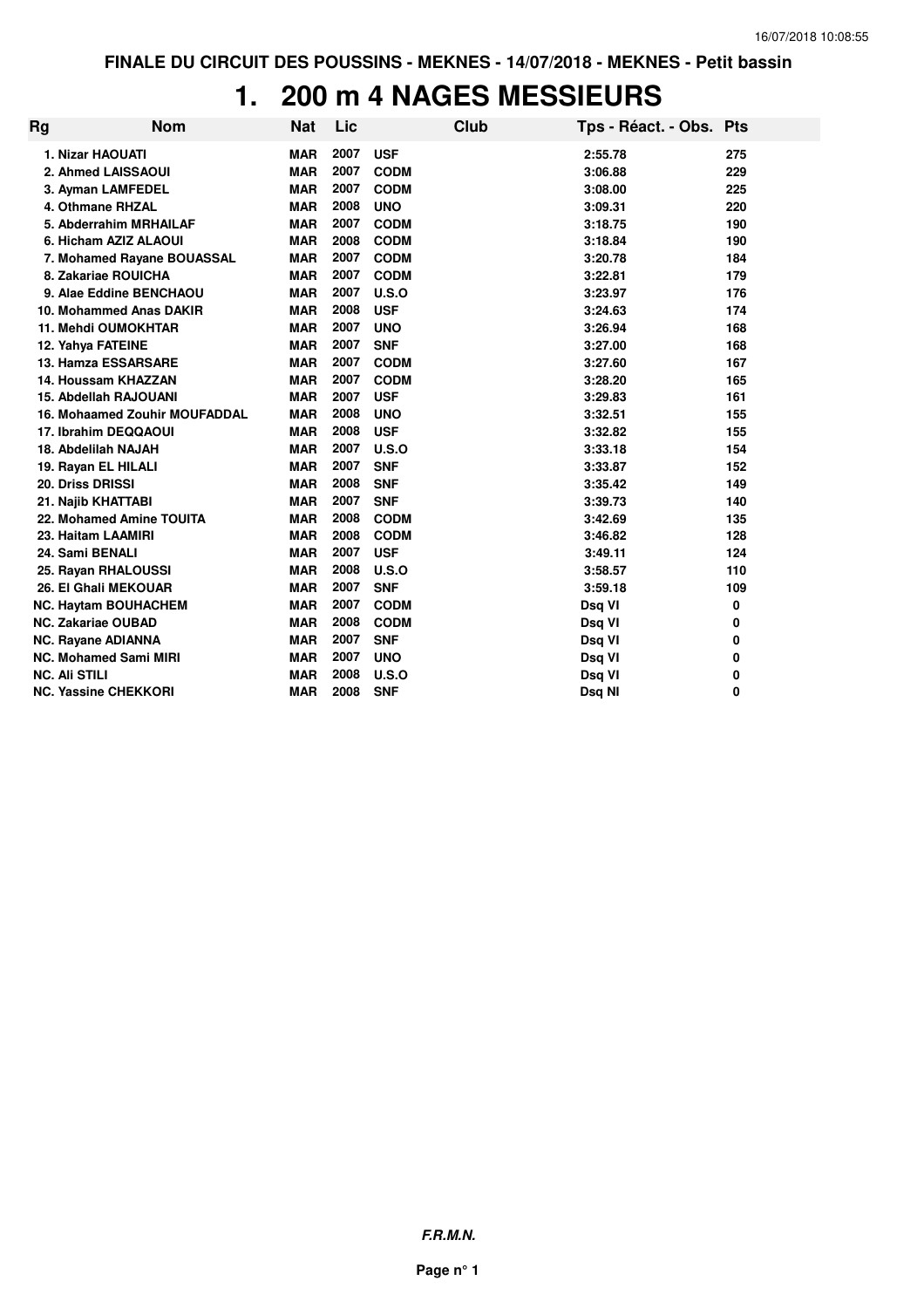#### **2. 50 m PAPILLON DAMES**

| Rq | <b>Nom</b>               | <b>Nat</b> | <b>Lic</b> |             | Club | Tps - Réact. - Obs. Pts |     |
|----|--------------------------|------------|------------|-------------|------|-------------------------|-----|
|    | 1. Marwa SMOUNI          | MAR        | 2007       | <b>CODM</b> |      | 36.70                   | 295 |
|    | 2. Rhita EL BOURAKKADI   | MAR        | 2007       | <b>SNF</b>  |      | 39.53                   | 236 |
|    | 3. Lina JELLOUL          | <b>MAR</b> | 2007       | <b>CODM</b> |      | 39.91                   | 229 |
|    | 4. Aya MERZOUK           | <b>MAR</b> | 2007       | <b>MAS</b>  |      | 42.47                   | 190 |
|    | 5. Nouha BOUYACOUB       | <b>MAR</b> | 2008       | <b>CODM</b> |      | 46.75                   | 142 |
|    | <b>6. Abir LAAROUSSI</b> | <b>MAR</b> | 2007       | <b>MCO</b>  |      | 48.66                   | 126 |
|    | 7. Khadija GHAMEL        | MAR        | 2007       | <b>SNF</b>  |      | 49.05                   | 123 |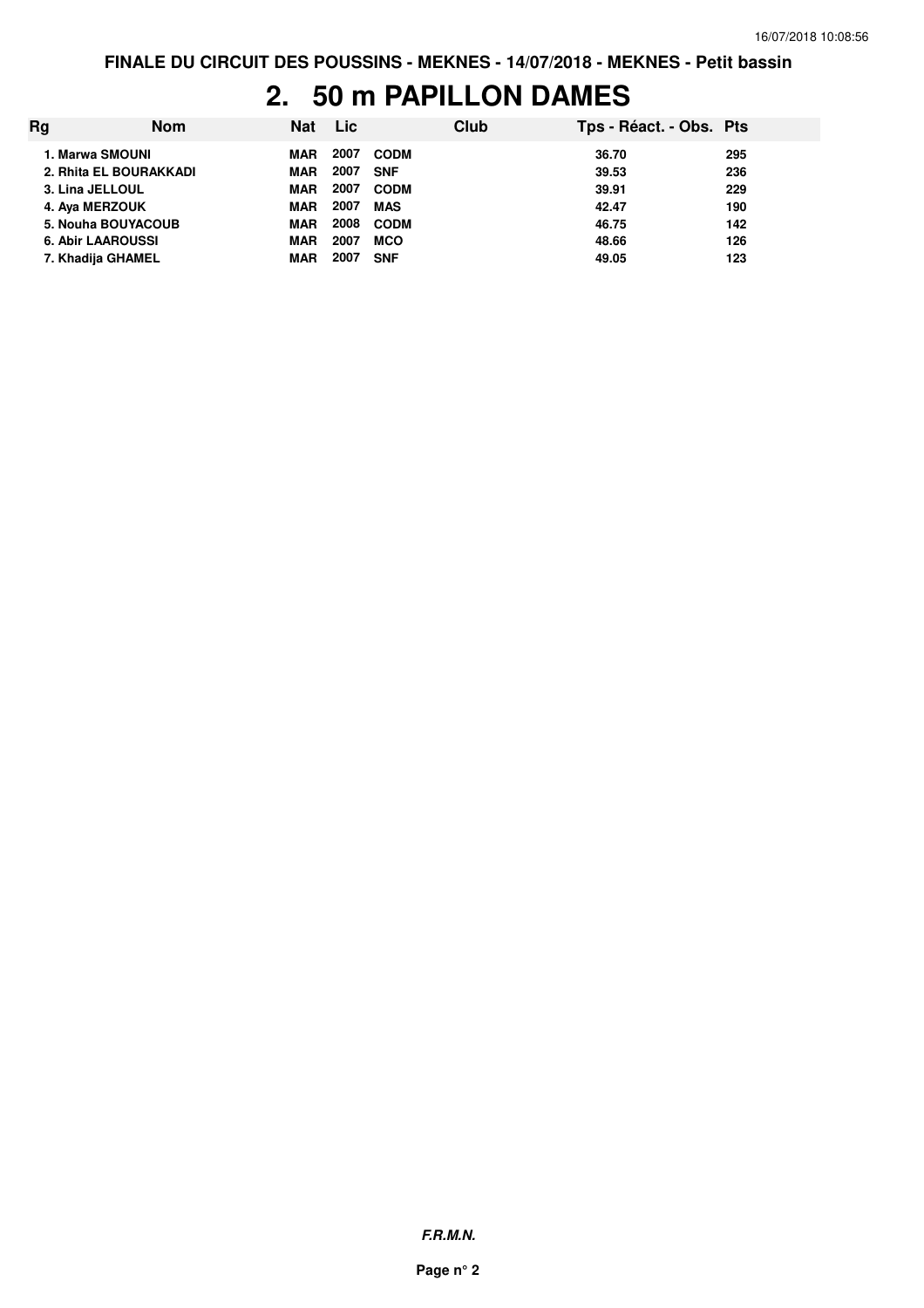#### **3. 100 m DOS DAMES**

| Rg | <b>Nom</b>           | <b>Nat</b> | <b>Lic</b> |             | Club | Tps - Réact. - Obs. Pts |     |
|----|----------------------|------------|------------|-------------|------|-------------------------|-----|
|    | 1. Rania BROUSS      | MAR        | 2007       | <b>CODM</b> |      | 1:24.80                 | 322 |
|    | 2. Meryem ABOUTNI    | <b>MAR</b> | 2007       | <b>MCO</b>  |      | 1:30.06                 | 268 |
|    | 3. Hidaya LYAMANI    | <b>MAR</b> | 2008       | <b>CODM</b> |      | 1:31.67                 | 254 |
|    | 4. Rim NAMIRI        | <b>MAR</b> | 2008       | <b>CODM</b> |      | 1:39.53                 | 199 |
|    | 5. Aya BEKKARI       | <b>MAR</b> | 2007       | U.S.O       |      | 1:39.99                 | 196 |
|    | 6. Hafsa STILI       | <b>MAR</b> | 2007       | U.S.O       |      | 1:43.22                 | 178 |
|    | 7. Ouiame BOUAZZAOUI | <b>MAR</b> | 2007       | <b>MCO</b>  |      | 1:46.70                 | 161 |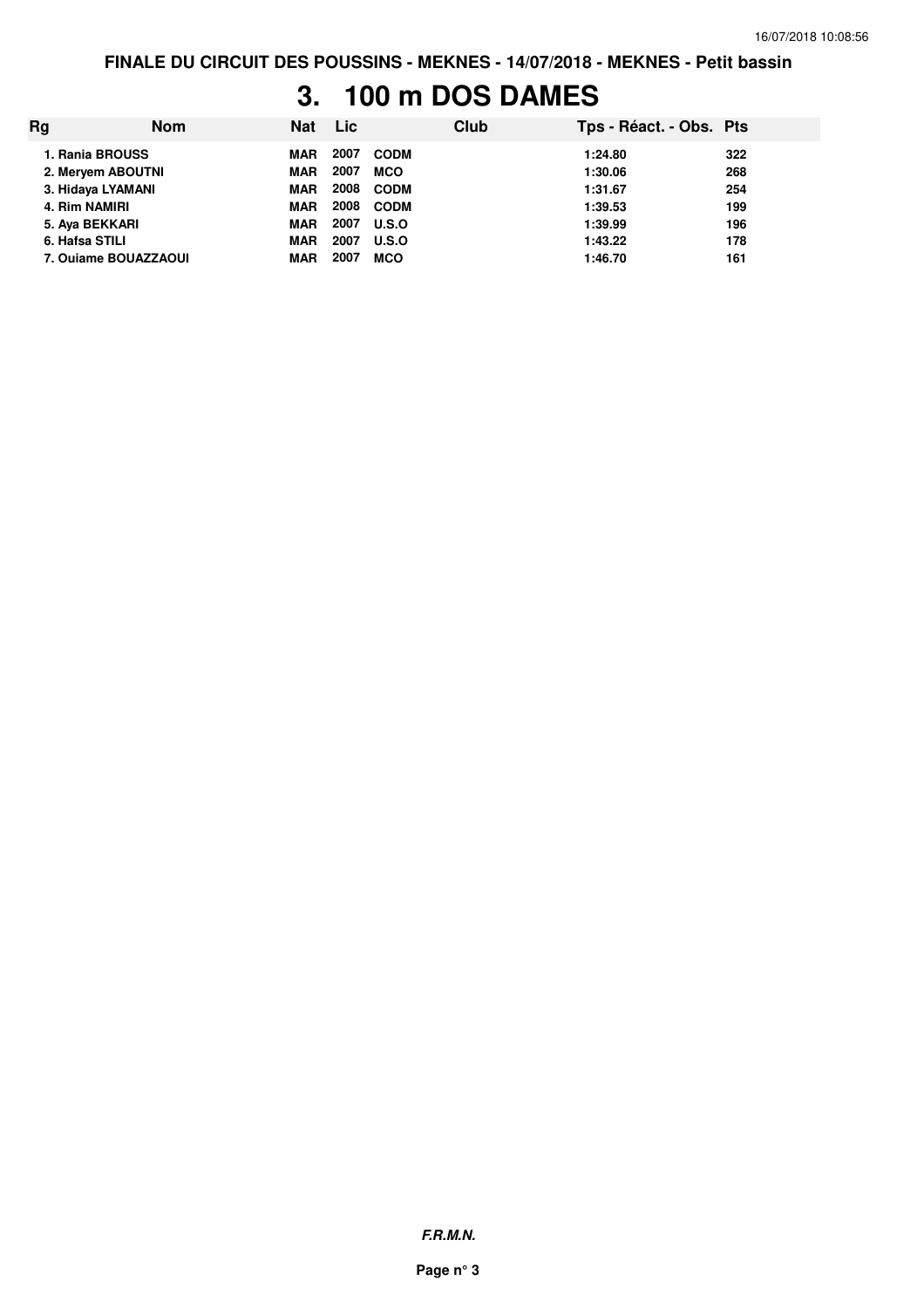#### **4. 50 m BRASSE DAMES**

| Rg | <b>Nom</b>                 | Nat        | <b>Lic</b> |             | Club | Tps - Réact. - Obs. Pts |     |
|----|----------------------------|------------|------------|-------------|------|-------------------------|-----|
|    | <b>1. Malak MANSOURI</b>   | <b>MAR</b> | 2007       | <b>SNF</b>  |      | 44.52                   | 301 |
|    | 2. Aya TABET               | <b>MAR</b> | 2007       | <b>MCO</b>  |      | 45.02                   | 291 |
|    | 3. Marwa BELRHITI NEJJAR   | <b>MAR</b> | 2007       | <b>CODM</b> |      | 45.86                   | 275 |
|    | 3. Youmna LAISSAOUI        | <b>MAR</b> | 2007       | <b>CODM</b> |      | 45.86                   | 275 |
|    | <b>5. Hiba BOUARGANE</b>   | <b>MAR</b> | 2008       | <b>CODM</b> |      | 46.35                   | 266 |
|    | <b>6. Manal ELMATTICHI</b> | <b>MAR</b> | 2007       | <b>CODM</b> |      | 48.20                   | 237 |
|    | 7. Ikrame NABIL            | <b>MAR</b> | 2007       | <b>SNF</b>  |      | 48.57                   | 231 |
|    | 8. Israe EL AMINE          | <b>MAR</b> | 2007       | <b>CODM</b> |      | 48.68                   | 230 |
|    | 8. Ouiam CHETOUANE         | <b>MAR</b> | 2007       | U.S.O       |      | 48.68                   | 230 |
|    | 10. Jannat ADLI            | <b>MAR</b> | 2007       | <b>MCO</b>  |      | 49.56                   | 218 |
|    | 11. Aya DAICHA             | <b>MAR</b> | 2008       | <b>CODM</b> |      | 50.50                   | 206 |
|    | <b>12. Lina TABERKANT</b>  | <b>MAR</b> | 2008       | <b>SNF</b>  |      | 50.97                   | 200 |
|    | 13. Romayssae TALBI        | <b>MAR</b> | 2008       | <b>CODM</b> |      | 51.18                   | 198 |
|    | <b>14. Rim ELMOUNE</b>     | <b>MAR</b> | 2008       | <b>CODM</b> |      | 51.20                   | 198 |
|    | <b>15. Malak ISMAILI</b>   | <b>MAR</b> | 2008       | <b>CODM</b> |      | 52.03                   | 188 |
|    | <b>16. Houda ESSONNI</b>   | <b>MAR</b> | 2008       | <b>CODM</b> |      | 53.13                   | 177 |
|    | 17. Ghita NAOUI            | <b>MAR</b> | 2007       | <b>SNF</b>  |      | 54.76                   | 161 |
|    | 18. Maryam ELHAOUAT        | <b>MAR</b> | 2008       | <b>SNF</b>  |      | 55.13                   | 158 |
|    | 19. Zaynab FADILA          | <b>MAR</b> | 2008       | <b>SNF</b>  |      | 1:01.32                 | 115 |
|    | <b>NC. Douae CHENOUNI</b>  | <b>MAR</b> | 2008       | <b>MAS</b>  |      | Dsq NI                  | 0   |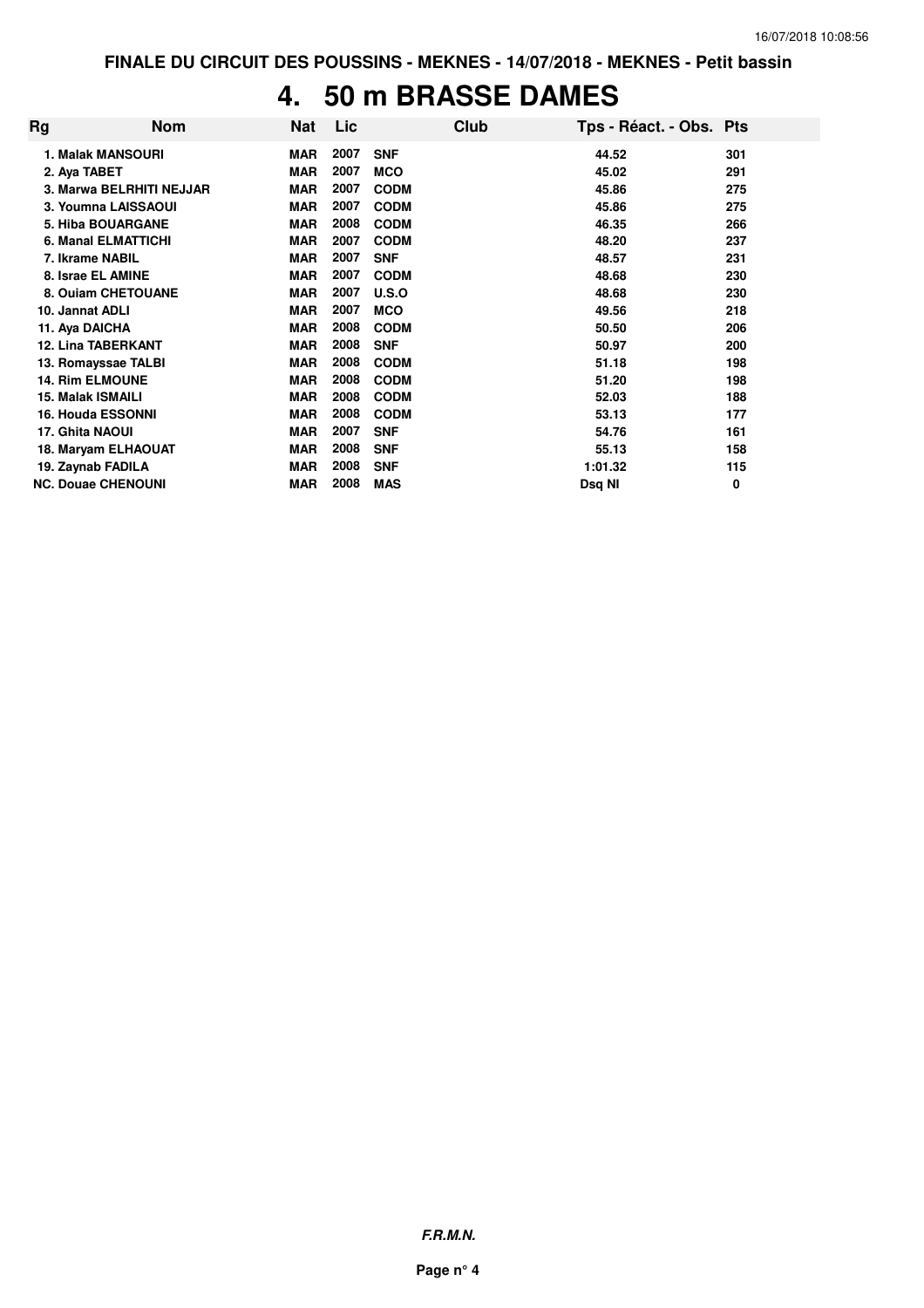## **5. 50 m NAGE LIBRE MESSIEURS**

| Rg | <b>Nom</b>                    | <b>Nat</b> | Lic  |             | <b>Club</b> | Tps - Réact. - Obs. Pts |     |
|----|-------------------------------|------------|------|-------------|-------------|-------------------------|-----|
|    | <b>1. Nizar HAOUATI</b>       | <b>MAR</b> | 2007 | <b>USF</b>  |             | 31.80                   | 284 |
|    | 2. Ahmed LAISSAOUI            | <b>MAR</b> | 2007 | <b>CODM</b> |             | 32.50                   | 266 |
|    | 3. Rayane ADIANNA             | <b>MAR</b> | 2007 | <b>SNF</b>  |             | 33.54                   | 242 |
|    | 4. Ayman LAMFEDEL             | <b>MAR</b> | 2007 | <b>CODM</b> |             | 34.09                   | 230 |
|    | 5. Mohammed Anas DAKIR        | <b>MAR</b> | 2008 | <b>USF</b>  |             | 34.75                   | 217 |
|    | 6. Othmane RHZAL              | <b>MAR</b> | 2008 | <b>UNO</b>  |             | 34.78                   | 217 |
|    | 7. Mohamed Sami MIRI          | <b>MAR</b> | 2007 | <b>UNO</b>  |             | 35.25                   | 208 |
|    | 8. Hicham AZIZ ALAOUI         | <b>MAR</b> | 2008 | <b>CODM</b> |             | 35.75                   | 200 |
|    | 9. Mohamed Rayane BOUASSAL    | <b>MAR</b> | 2007 | <b>CODM</b> |             | 36.09                   | 194 |
|    | 10. Abdellah RAJOUANI         | <b>MAR</b> | 2007 | <b>USF</b>  |             | 36.44                   | 189 |
|    | 11. Haytam BOUHACHEM          | <b>MAR</b> | 2007 | <b>CODM</b> |             | 36.63                   | 186 |
|    | 12. Abderrahim MRHAILAF       | <b>MAR</b> | 2007 | <b>CODM</b> |             | 36.66                   | 185 |
|    | <b>13. Zakariae ROUICHA</b>   | <b>MAR</b> | 2007 | <b>CODM</b> |             | 36.80                   | 183 |
|    | 14. Yahya FATEINE             | <b>MAR</b> | 2007 | <b>SNF</b>  |             | 36.99                   | 180 |
|    | 15. Abdelilah NAJAH           | <b>MAR</b> | 2007 | U.S.O       |             | 37.10                   | 179 |
|    | <b>16. Mehdi OUMOKHTAR</b>    | <b>MAR</b> | 2007 | <b>UNO</b>  |             | 37.18                   | 177 |
|    | 17. Najib KHATTABI            | <b>MAR</b> | 2007 | <b>SNF</b>  |             | 37.29                   | 176 |
|    | 18. Rayan EL HILALI           | <b>MAR</b> | 2007 | <b>SNF</b>  |             | 37.34                   | 175 |
|    | 19. Hamza ESSARSARE           | <b>MAR</b> | 2007 | <b>CODM</b> |             | 38.16                   | 164 |
|    | 20. Houssam KHAZZAN           | <b>MAR</b> | 2007 | <b>CODM</b> |             | 38.22                   | 163 |
|    | 20. Mohamed Amine TOUITA      | <b>MAR</b> | 2008 | <b>CODM</b> |             | 38.22                   | 163 |
|    | 20. Driss DRISSI              | <b>MAR</b> | 2008 | <b>SNF</b>  |             | 38.22                   | 163 |
|    | 23. Alae Eddine BENCHAOU      | <b>MAR</b> | 2007 | U.S.O       |             | 38.75                   | 157 |
|    | 24. Mohaamed Zouhir MOUFADDAL | <b>MAR</b> | 2008 | <b>UNO</b>  |             | 39.48                   | 148 |
|    | 25. Sami BENALI               | <b>MAR</b> | 2007 | <b>USF</b>  |             | 40.44                   | 138 |
|    | 26. Ibrahim DEQQAOUI          | <b>MAR</b> | 2008 | <b>USF</b>  |             | 40.78                   | 134 |
|    | 27. Haitam LAAMIRI            | <b>MAR</b> | 2008 | <b>CODM</b> |             | 40.91                   | 133 |
|    | 28. Ali STILI                 | <b>MAR</b> | 2008 | U.S.O       |             | 41.05                   | 132 |
|    | 29. Rayan RHALOUSSI           | <b>MAR</b> | 2008 | U.S.O       |             | 41.73                   | 125 |
|    | 30. Zakariae OUBAD            | <b>MAR</b> | 2008 | <b>CODM</b> |             | 42.08                   | 122 |
|    | <b>31. El Ghali MEKOUAR</b>   | <b>MAR</b> | 2007 | <b>SNF</b>  |             | 43.15                   | 113 |
|    | 32. Yassine CHEKKORI          | <b>MAR</b> | 2008 | <b>SNF</b>  |             | 45.33                   | 98  |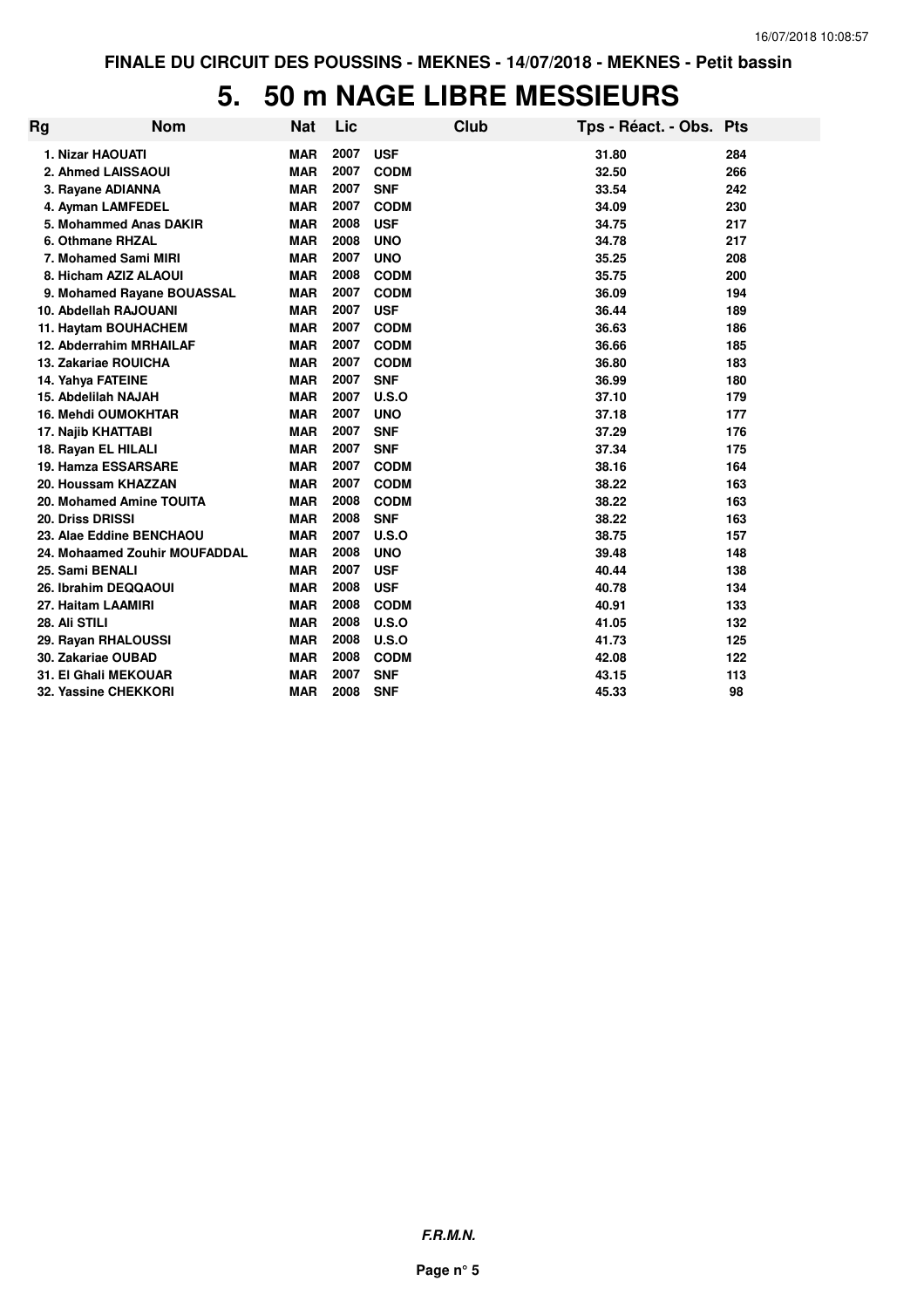## **6. 400 m NAGE LIBRE DAMES**

| Rg                          | <b>Nom</b> | Nat        | Lic  |             | <b>Club</b> | Tps - Réact. - Obs. Pts |     |
|-----------------------------|------------|------------|------|-------------|-------------|-------------------------|-----|
| 1. Rania BROUSS             |            | <b>MAR</b> | 2007 | <b>CODM</b> |             | 5:30.41                 | 375 |
| 2. Marwa SMOUNI             |            | <b>MAR</b> | 2007 | <b>CODM</b> |             | 5:51.66                 | 311 |
| 3. Youmna LAISSAOUI         |            | <b>MAR</b> | 2007 | <b>CODM</b> |             | 6:00.68                 | 288 |
| <b>4. Hiba BOUARGANE</b>    |            | <b>MAR</b> | 2008 | <b>CODM</b> |             | 6:01.96                 | 285 |
| 5. Rhita EL BOURAKKADI      |            | <b>MAR</b> | 2007 | <b>SNF</b>  |             | 6:04.53                 | 279 |
| 6. Aya TABET                |            | <b>MAR</b> | 2007 | <b>MCO</b>  |             | 6:04.55                 | 279 |
| 7. Marwa BELRHITI NEJJAR    |            | <b>MAR</b> | 2007 | <b>CODM</b> |             | 6:14.16                 | 258 |
| 8. Lina JELLOUL             |            | <b>MAR</b> | 2007 | <b>CODM</b> |             | 6:16.41                 | 253 |
| 9. Rim NAMIRI               |            | <b>MAR</b> | 2008 | <b>CODM</b> |             | 6:18.76                 | 249 |
| 10. Hidaya LYAMANI          |            | <b>MAR</b> | 2008 | <b>CODM</b> |             | 6:20.12                 | 246 |
| 11. Jannat ADLI             |            | <b>MAR</b> | 2007 | <b>MCO</b>  |             | 6:22.20                 | 242 |
| 12. Meryem ABOUTNI          |            | <b>MAR</b> | 2007 | <b>MCO</b>  |             | 6:23.63                 | 239 |
| 13. Aya MERZOUK             |            | <b>MAR</b> | 2007 | <b>MAS</b>  |             | 6:26.80                 | 234 |
| <b>14. Rim ELMOUNE</b>      |            | <b>MAR</b> | 2008 | <b>CODM</b> |             | 6:30.20                 | 227 |
| <b>15. Malak MANSOURI</b>   |            | <b>MAR</b> | 2007 | <b>SNF</b>  |             | 6:42.45                 | 207 |
| 16. Ikrame NABIL            |            | <b>MAR</b> | 2007 | <b>SNF</b>  |             | 6:46.62                 | 201 |
| <b>17. Manal ELMATTICHI</b> |            | <b>MAR</b> | 2007 | <b>CODM</b> |             | 6:47.62                 | 199 |
| 18. Aya BEKKARI             |            | <b>MAR</b> | 2007 | U.S.O       |             | 6:53.53                 | 191 |
| 19. Nouha BOUYACOUB         |            | <b>MAR</b> | 2008 | <b>CODM</b> |             | 6:54.01                 | 190 |
| 20. Aya DAICHA              |            | <b>MAR</b> | 2008 | <b>CODM</b> |             | 6:58.80                 | 184 |
| 21. Lina TABERKANT          |            | <b>MAR</b> | 2008 | <b>SNF</b>  |             | 6:59.04                 | 184 |
| 22. Ghita NAOUI             |            | <b>MAR</b> | 2007 | <b>SNF</b>  |             | 7:00.38                 | 182 |
| 23. Israe EL AMINE          |            | <b>MAR</b> | 2007 | <b>CODM</b> |             | 7:04.03                 | 177 |
| 24. Hafsa STILI             |            | <b>MAR</b> | 2007 | U.S.O       |             | 7:05.90                 | 175 |
| 25. Ouiam CHETOUANE         |            | <b>MAR</b> | 2007 | U.S.O       |             | 7:06.56                 | 174 |
| 26. Malak ISMAILI           |            | <b>MAR</b> | 2008 | <b>CODM</b> |             | 7:09.25                 | 171 |
| 27. Khadija GHAMEL          |            | <b>MAR</b> | 2007 | <b>SNF</b>  |             | 7:18.85                 | 160 |
| 28. Houda ESSONNI           |            | <b>MAR</b> | 2008 | <b>CODM</b> |             | 7:19.37                 | 159 |
| 29. Douae CHENOUNI          |            | <b>MAR</b> | 2008 | <b>MAS</b>  |             | 7:19.74                 | 159 |
| 30. Romayssae TALBI         |            | <b>MAR</b> | 2008 | <b>CODM</b> |             | 7:20.84                 | 158 |
| <b>31. Abir LAAROUSSI</b>   |            | <b>MAR</b> | 2007 | <b>MCO</b>  |             | 7:34.33                 | 144 |
| 32. Ouiame BOUAZZAOUI       |            | <b>MAR</b> | 2007 | <b>MCO</b>  |             | 7:40.64                 | 138 |
| 33. Maryam ELHAOUAT         |            | <b>MAR</b> | 2008 | <b>SNF</b>  |             | 7:45.38                 | 134 |
| 34. Zaynab FADILA           |            | <b>MAR</b> | 2008 | <b>SNF</b>  |             | 8:27.17                 | 103 |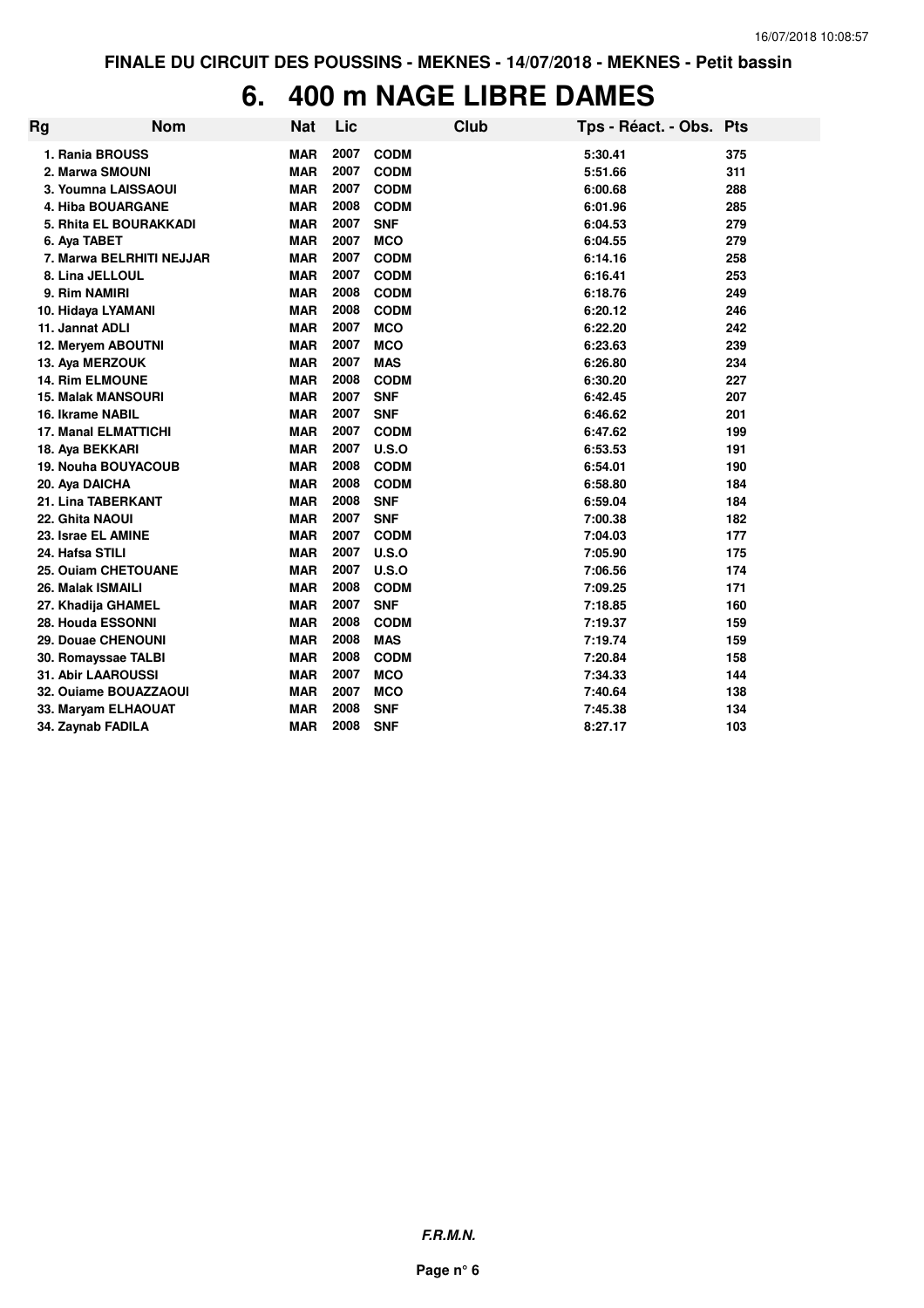# **7. 4 x 50 m NAGE LIBRE MESSIEURS**

| Rg | Nom                              | Nat        | Lic  |             | Club | Tps - Réact. - Obs. Pts |     |
|----|----------------------------------|------------|------|-------------|------|-------------------------|-----|
|    | 1. Hicham AZIZ ALAOUI            | <b>MAR</b> | 2008 | <b>CODM</b> |      | 2:18.70                 | 237 |
|    | <b>Hamza ESSARSARE</b>           | <b>MAR</b> | 2007 |             |      |                         | 237 |
|    | <b>Ayman LAMFEDEL</b>            | <b>MAR</b> | 2007 |             |      |                         | 237 |
|    | <b>Ahmed LAISSAOUI</b>           | <b>MAR</b> | 2007 |             |      |                         | 237 |
|    | 2. Mohammed Anas DAKIR           | MAR        | 2008 | <b>USF</b>  |      | 2:23.98                 | 212 |
|    | Sami BENALI                      | <b>MAR</b> | 2007 |             |      |                         | 212 |
|    | <b>Abdellah RAJOUANI</b>         | <b>MAR</b> | 2007 |             |      |                         | 212 |
|    | <b>Nizar HAOUATI</b>             | <b>MAR</b> | 2007 |             |      |                         | 212 |
|    | 3. Mohamed Sami MIRI             | <b>MAR</b> | 2007 | <b>UNO</b>  |      | 2:24.38                 | 210 |
|    | <b>Mohaamed Zouhir MOUFADDAL</b> | <b>MAR</b> | 2008 |             |      |                         | 210 |
|    | <b>Mehdi OUMOKHTAR</b>           | <b>MAR</b> | 2007 |             |      |                         | 210 |
|    | <b>Othmane RHZAL</b>             | <b>MAR</b> | 2008 |             |      |                         | 210 |
|    | 4. Yahya FATEINE                 | <b>MAR</b> | 2007 | <b>SNF</b>  |      | 2:24.80                 | 208 |
|    | Najib KHATTABI                   | <b>MAR</b> | 2007 |             |      |                         | 208 |
|    | Rayan EL HILALI                  | <b>MAR</b> | 2007 |             |      |                         | 208 |
|    | Rayane ADIANNA                   | <b>MAR</b> | 2007 |             |      |                         | 208 |
|    | 5. Abdelilah NAJAH               | <b>MAR</b> | 2007 | U.S.O       |      | 2:46.59                 | 136 |
|    | <b>Ali STILI</b>                 | <b>MAR</b> | 2008 |             |      |                         | 136 |
|    | <b>Rayan RHALOUSSI</b>           | <b>MAR</b> | 2008 |             |      |                         | 136 |
|    | Alae Eddine BENCHAOU             | <b>MAR</b> | 2007 |             |      |                         | 136 |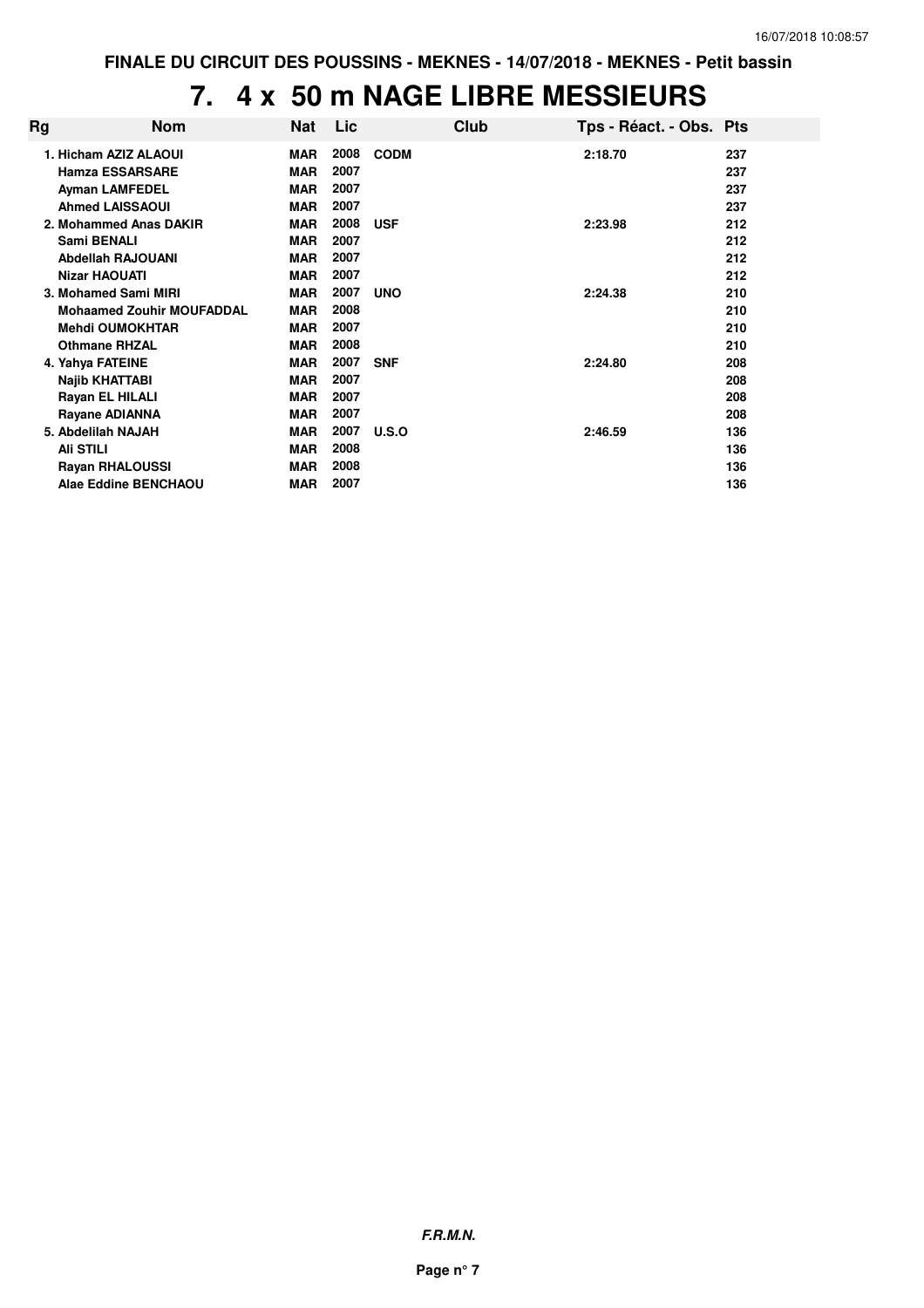## **8. 4 x 50 m 4 NAGES DAMES**

| Rg | <b>Nom</b>                   | <b>Nat</b> | Lic  | Club        | Tps - Réact. - Obs. Pts |     |
|----|------------------------------|------------|------|-------------|-------------------------|-----|
|    | 1. Rania BROUSS              | <b>MAR</b> | 2007 | <b>CODM</b> | 2:38.46                 | 319 |
|    | <b>Marwa BELRHITI NEJJAR</b> | <b>MAR</b> | 2007 |             |                         | 319 |
|    | <b>Marwa SMOUNI</b>          | <b>MAR</b> | 2007 |             |                         | 319 |
|    | Youmna LAISSAOUI             | <b>MAR</b> | 2007 |             |                         | 319 |
|    | 2. Khadija GHAMEL            | <b>MAR</b> | 2007 | <b>SNF</b>  | 2:49.89                 | 259 |
|    | <b>Malak MANSOURI</b>        | <b>MAR</b> | 2007 |             |                         | 259 |
|    | <b>Rhita EL BOURAKKADI</b>   | <b>MAR</b> | 2007 |             |                         | 259 |
|    | <b>Lina TABERKANT</b>        | <b>MAR</b> | 2008 |             |                         | 259 |
|    | <b>3. Abir LAAROUSSI</b>     | <b>MAR</b> | 2007 | <b>MCO</b>  | 2:50.20                 | 257 |
|    | <b>Jannat ADLI</b>           | <b>MAR</b> | 2007 |             |                         | 257 |
|    | Aya TABET                    | <b>MAR</b> | 2007 |             |                         | 257 |
|    | <b>Mervem ABOUTNI</b>        | <b>MAR</b> | 2007 |             |                         | 257 |
|    | 4. Ouiam CHETOUANE           | <b>MAR</b> | 2007 | U.S.O       | 2:56.80                 | 229 |
|    | <b>Fatima Zahra YOUNES</b>   | <b>MAR</b> | 2007 |             |                         | 229 |
|    | Wissale TAHIRI               | <b>MAR</b> | 2007 |             |                         | 229 |
|    | Aya BEKKARI                  | <b>MAR</b> | 2007 |             |                         | 229 |

**F.R.M.N.**

**Page n° 8**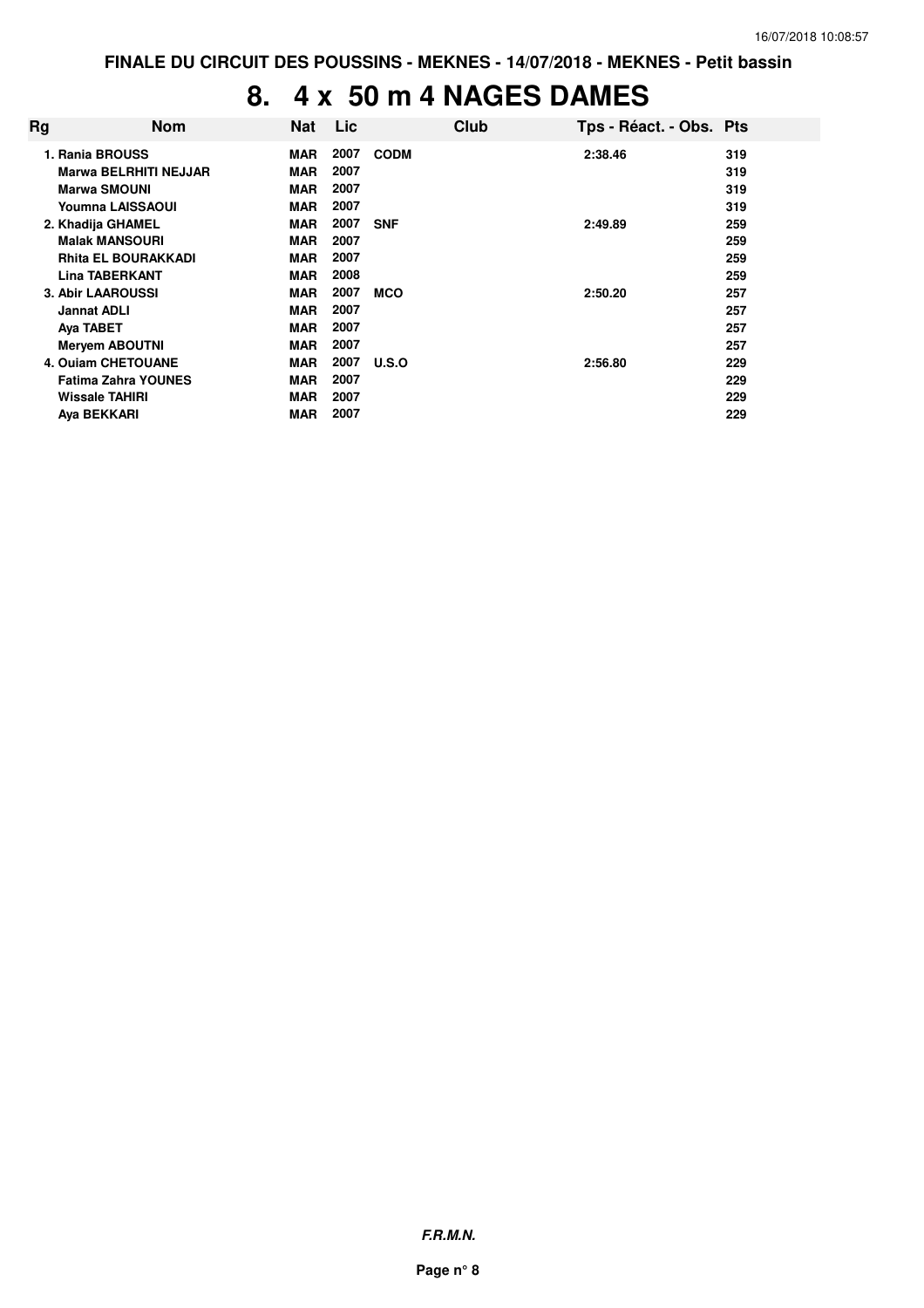#### **9. 200 m 4 NAGES DAMES**

| Rg | <b>Nom</b>                   | Nat        | Lic  |             | <b>Club</b> | Tps - Réact. - Obs. Pts |     |
|----|------------------------------|------------|------|-------------|-------------|-------------------------|-----|
|    | 1. Marwa SMOUNI              | <b>MAR</b> | 2007 | <b>CODM</b> |             | 2:58.38                 | 353 |
|    | 2. Rania BROUSS              | <b>MAR</b> | 2007 | <b>CODM</b> |             | 2:59.73                 | 345 |
|    | 3. Aya TABET                 | <b>MAR</b> | 2007 | <b>MCO</b>  |             | 3:03.47                 | 325 |
|    | 4. Youmna LAISSAOUI          | <b>MAR</b> | 2007 | <b>CODM</b> |             | 3:11.29                 | 286 |
|    | <b>5. Hiba BOUARGANE</b>     | <b>MAR</b> | 2008 | <b>CODM</b> |             | 3:16.66                 | 263 |
|    | 6. Lina JELLOUL              | <b>MAR</b> | 2007 | <b>CODM</b> |             | 3:19.83                 | 251 |
|    | 7. Rhita EL BOURAKKADI       | <b>MAR</b> | 2007 | <b>SNF</b>  |             | 3:20.66                 | 248 |
|    | 8. Jannat ADLI               | <b>MAR</b> | 2007 | <b>MCO</b>  |             | 3:22.70                 | 241 |
|    | 9. Rim ELMOUNE               | <b>MAR</b> | 2008 | <b>CODM</b> |             | 3:22.84                 | 240 |
|    | 10. Hidaya LYAMANI           | <b>MAR</b> | 2008 | <b>CODM</b> |             | 3:24.15                 | 235 |
|    | 11. Rim NAMIRI               | <b>MAR</b> | 2008 | <b>CODM</b> |             | 3:24.36                 | 235 |
|    | 12. Meryem ABOUTNI           | <b>MAR</b> | 2007 | <b>MCO</b>  |             | 3:26.10                 | 229 |
|    | 13. Marwa BELRHITI NEJJAR    | <b>MAR</b> | 2007 | <b>CODM</b> |             | 3:26.81                 | 226 |
|    | <b>14. Malak MANSOURI</b>    | <b>MAR</b> | 2007 | <b>SNF</b>  |             | 3:30.88                 | 214 |
|    | 15. Aya MERZOUK              | <b>MAR</b> | 2007 | <b>MAS</b>  |             | 3:32.20                 | 210 |
|    | <b>16. Nouha BOUYACOUB</b>   | <b>MAR</b> | 2008 | <b>CODM</b> |             | 3:32.96                 | 207 |
|    | 17. Ikrame NABIL             | <b>MAR</b> | 2007 | <b>SNF</b>  |             | 3:33.24                 | 207 |
|    | <b>18. Manal ELMATTICHI</b>  | <b>MAR</b> | 2007 | <b>CODM</b> |             | 3:35.40                 | 200 |
|    | 19. Israe EL AMINE           | <b>MAR</b> | 2007 | <b>CODM</b> |             | 3:37.16                 | 196 |
|    | 20. Ouiam CHETOUANE          | <b>MAR</b> | 2007 | U.S.O       |             | 3:37.87                 | 194 |
|    | 21. Romayssae TALBI          | <b>MAR</b> | 2008 | <b>CODM</b> |             | 3:39.30                 | 190 |
|    | 22. Lina TABERKANT           | <b>MAR</b> | 2008 | <b>SNF</b>  |             | 3:41.21                 | 185 |
|    | 23. Aya BEKKARI              | <b>MAR</b> | 2007 | U.S.O       |             | 3:41.63                 | 184 |
|    | 24. Ghita NAOUI              | <b>MAR</b> | 2007 | <b>SNF</b>  |             | 3:42.78                 | 181 |
|    | 25. Malak ISMAILI            | <b>MAR</b> | 2008 | <b>CODM</b> |             | 3:47.21                 | 171 |
|    | 26. Khadija GHAMEL           | <b>MAR</b> | 2007 | <b>SNF</b>  |             | 3:47.65                 | 170 |
|    | 27. Houda ESSONNI            | <b>MAR</b> | 2008 | <b>CODM</b> |             | 3:49.55                 | 165 |
|    | <b>28. Abir LAAROUSSI</b>    | <b>MAR</b> | 2007 | <b>MCO</b>  |             | 3:52.75                 | 159 |
|    | 29. Hafsa STILI              | <b>MAR</b> | 2007 | U.S.O       |             | 4:01.14                 | 143 |
|    | 30. Zaynab FADILA            | <b>MAR</b> | 2008 | <b>SNF</b>  |             | 4:18.84                 | 115 |
|    | <b>NC. Douae CHENOUNI</b>    | <b>MAR</b> | 2008 | <b>MAS</b>  |             | Dsq VI                  | 0   |
|    | <b>NC. Ouiame BOUAZZAOUI</b> | <b>MAR</b> | 2007 | <b>MCO</b>  |             | Dsq VI                  | 0   |
|    | <b>NC. Aya DAICHA</b>        | <b>MAR</b> | 2008 | <b>CODM</b> |             | Dsq NI                  | 0   |
|    | <b>NC. Maryam ELHAOUAT</b>   | <b>MAR</b> | 2008 | <b>SNF</b>  |             | Dsg NI                  | 0   |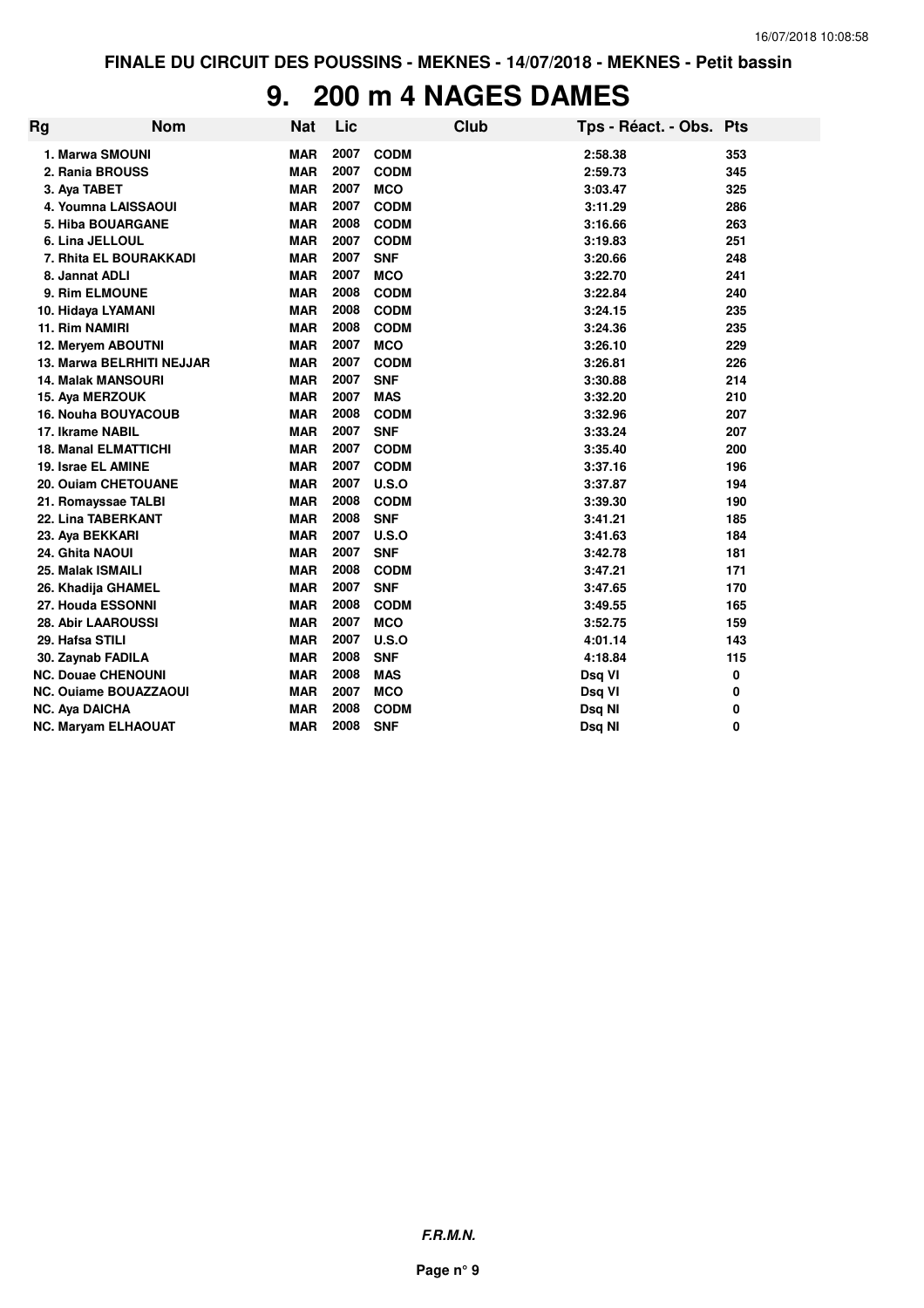# **10. 50 m PAPILLON MESSIEURS**

| Rg | <b>Nom</b>                 | <b>Nat</b> | <b>Lic</b> |              | Club | Tps - Réact. - Obs. Pts |     |
|----|----------------------------|------------|------------|--------------|------|-------------------------|-----|
|    | 1. Nizar HAOUATI           | <b>MAR</b> | 2007       | <b>USF</b>   |      | 36.40                   | 234 |
|    | 2. Ayman LAMFEDEL          | <b>MAR</b> | 2007       | <b>CODM</b>  |      | 37.61                   | 212 |
|    | 3. Rayane ADIANNA          | <b>MAR</b> | 2007       | <b>SNF</b>   |      | 37.95                   | 206 |
|    | 4. Othmane RHZAL           | <b>MAR</b> | 2008       | <b>UNO</b>   |      | 40.67                   | 167 |
|    | 5. Mohammed Anas DAKIR     | <b>MAR</b> | 2008       | <b>USF</b>   |      | 40.83                   | 165 |
|    | 6. Mohamed Rayane BOUASSAL | <b>MAR</b> | 2007       | <b>CODM</b>  |      | 40.96                   | 164 |
|    | <b>7. Driss DRISSI</b>     | <b>MAR</b> | 2008       | <b>SNF</b>   |      | 41.50                   | 157 |
|    | 8. Hicham AZIZ ALAOUI      | <b>MAR</b> | 2008       | <b>CODM</b>  |      | 42.61                   | 145 |
|    | 9. Haytam BOUHACHEM        | <b>MAR</b> | 2007       | <b>CODM</b>  |      | 42.73                   | 144 |
|    | 10. Alae Eddine BENCHAOU   | <b>MAR</b> | 2007       | <b>U.S.O</b> |      | 44.67                   | 126 |
|    | 11. Ali STILI              | <b>MAR</b> | 2008       | <b>U.S.O</b> |      | 46.97                   | 108 |
|    | 12. Mohamed Amine TOUITA   | <b>MAR</b> | 2008       | <b>CODM</b>  |      | 48.94                   | 96  |
|    | 13. Rayan RHALOUSSI        | <b>MAR</b> | 2008       | U.S.O        |      | 51.40                   | 83  |
|    | <b>NC. Najib KHATTABI</b>  | <b>MAR</b> | 2007       | <b>SNF</b>   |      | Dsg NI                  | 0   |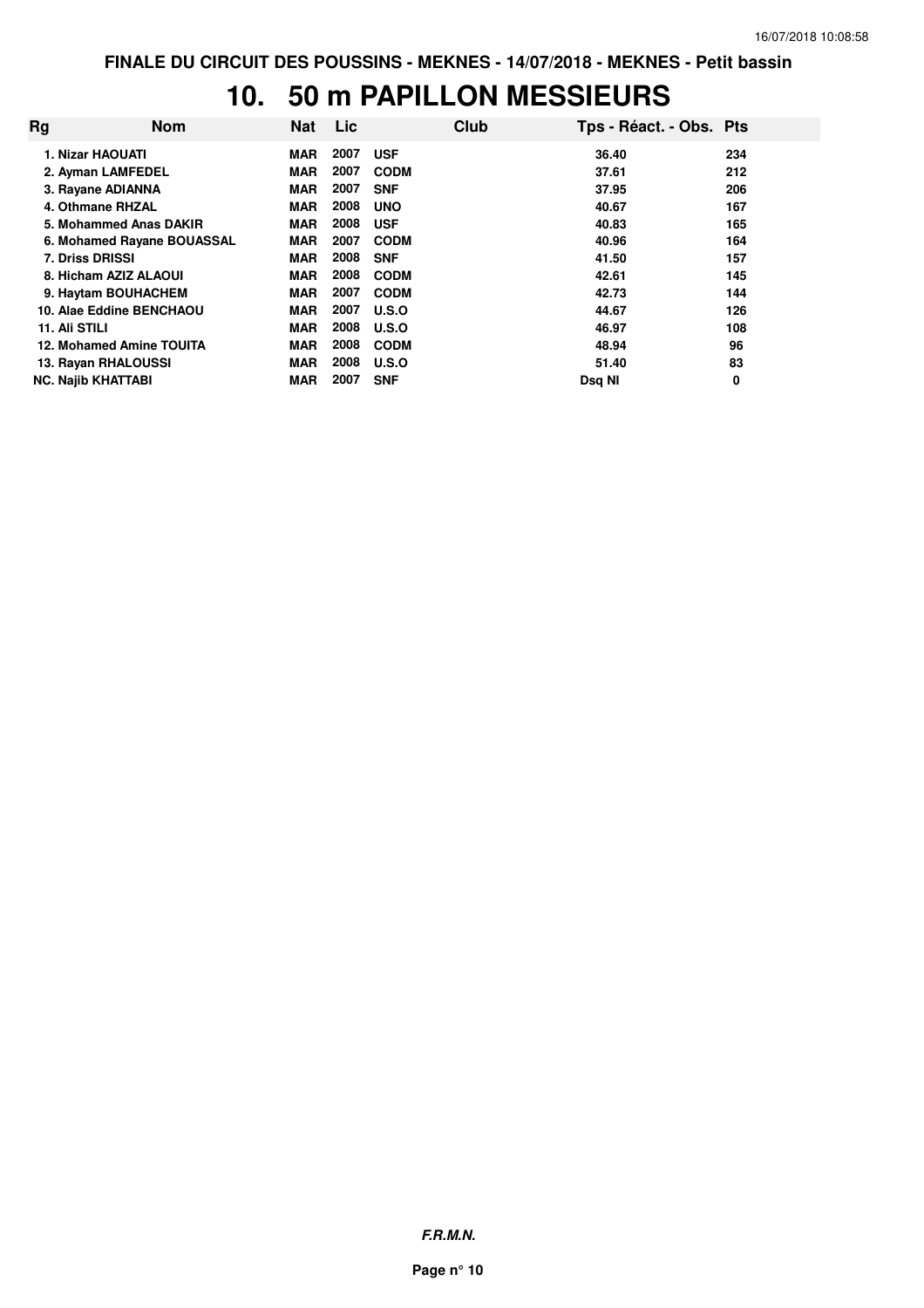## **11. 100 m DOS MESSIEURS**

| Rg                           | <b>Nom</b> | Nat Lic    |      | Club        |         | Tps - Réact. - Obs. Pts |  |
|------------------------------|------------|------------|------|-------------|---------|-------------------------|--|
| 1. Ahmed LAISSAOUI           |            | MAR        |      | 2007 CODM   | 1:23.13 | 243                     |  |
| 2. Mohamed Sami MIRI         |            | <b>MAR</b> | 2007 | <b>UNO</b>  | 1:30.31 | 190                     |  |
| 3. Yahya FATEINE             |            | <b>MAR</b> | 2007 | SNF         | 1:33.50 | 171                     |  |
| 4. Haitam LAAMIRI            |            | <b>MAR</b> | 2008 | <b>CODM</b> | 1:36.87 | 154                     |  |
| 5. Mohaamed Zouhir MOUFADDAL |            | <b>MAR</b> | 2008 | <b>UNO</b>  | 1:37.25 | 152                     |  |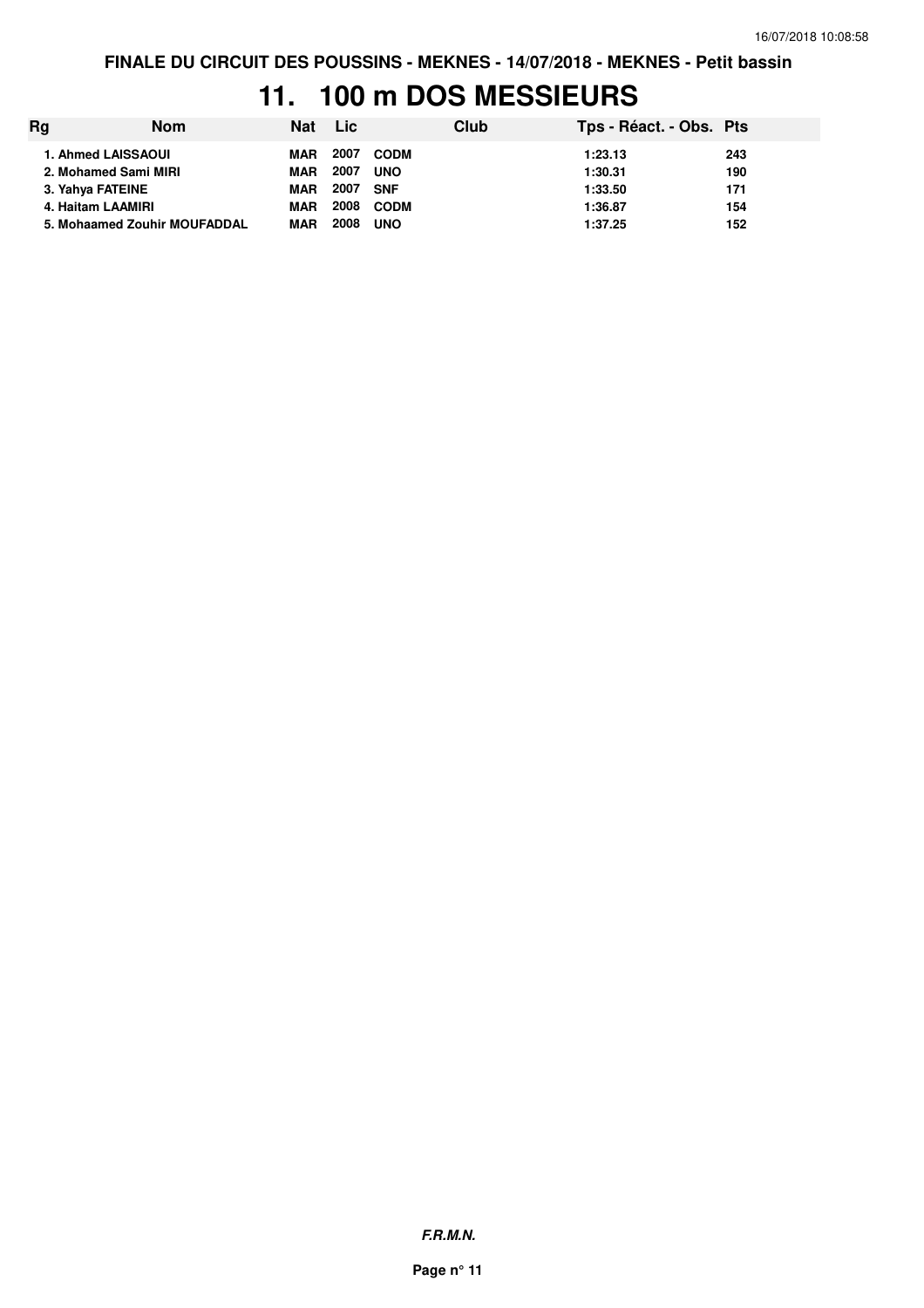#### **12. 50 m BRASSE MESSIEURS**

| Rg                          | <b>Nom</b>             | <b>Nat</b> | <b>Lic</b> | Club        | Tps - Réact. - Obs. Pts |     |
|-----------------------------|------------------------|------------|------------|-------------|-------------------------|-----|
|                             | 1. Abderrahim MRHAILAF | <b>MAR</b> | 2007       | <b>CODM</b> | 45.19                   | 205 |
| 2. Mehdi OUMOKHTAR          |                        | <b>MAR</b> | 2007       | <b>UNO</b>  | 47.27                   | 179 |
| 3. Hamza ESSARSARE          |                        | <b>MAR</b> | 2007       | <b>CODM</b> | 48.09                   | 170 |
| 4. Zakariae ROUICHA         |                        | <b>MAR</b> | 2007       | <b>CODM</b> | 49.96                   | 152 |
| 5. Abdelilah NAJAH          |                        | <b>MAR</b> | 2007       | U.S.O       | 50.10                   | 150 |
| 6. Houssam KHAZZAN          |                        | <b>MAR</b> | 2007       | <b>CODM</b> | 50.80                   | 144 |
| 7. Abdellah RAJOUANI        |                        | <b>MAR</b> | 2007       | <b>USF</b>  | 50.92                   | 143 |
| 8. Rayan EL HILALI          |                        | <b>MAR</b> | 2007       | <b>SNF</b>  | 51.03                   | 142 |
| 9. Sami BENALI              |                        | <b>MAR</b> | 2007       | <b>USF</b>  | 52.72                   | 129 |
| 9. Ibrahim DEQQAOUI         |                        | <b>MAR</b> | 2008       | <b>USF</b>  | 52.72                   | 129 |
| 11. Zakariae OUBAD          |                        | <b>MAR</b> | 2008       | <b>CODM</b> | 53.60                   | 123 |
| 12. Yassine CHEKKORI        |                        | <b>MAR</b> | 2008       | <b>SNF</b>  | 54.41                   | 117 |
| <b>13. El Ghali MEKOUAR</b> |                        | <b>MAR</b> | 2007       | <b>SNF</b>  | 1:01.56                 | 81  |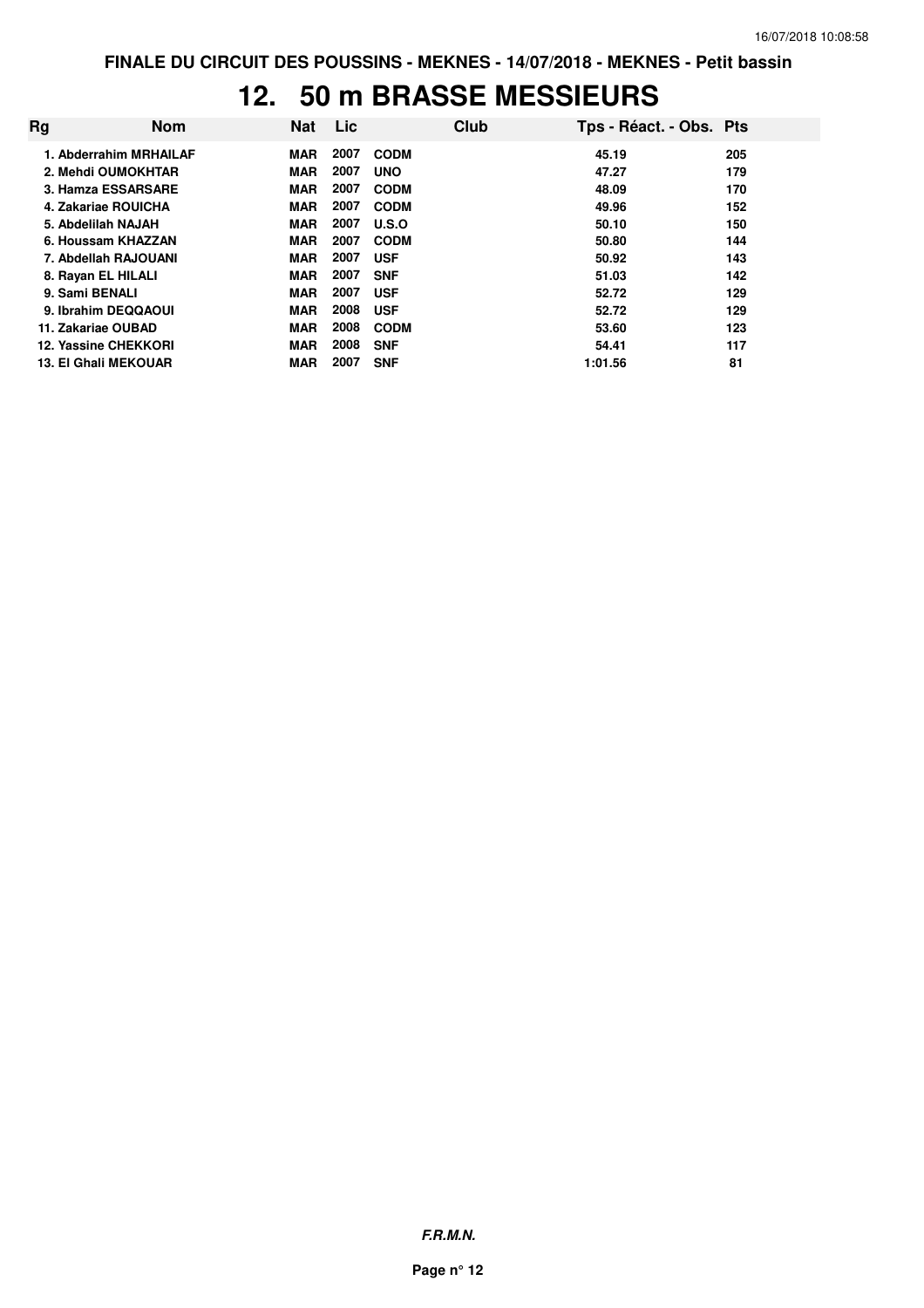## **13. 50 m NAGE LIBRE DAMES**

| Rg                          | <b>Nom</b>               | <b>Nat</b> | Lic  |             | <b>Club</b> | Tps - Réact. - Obs. Pts |     |
|-----------------------------|--------------------------|------------|------|-------------|-------------|-------------------------|-----|
| 1. Marwa SMOUNI             |                          | <b>MAR</b> | 2007 | <b>CODM</b> |             | 32.16                   | 401 |
| 2. Rania BROUSS             |                          | <b>MAR</b> | 2007 | <b>CODM</b> |             | 32.82                   | 378 |
|                             | 3. Rhita EL BOURAKKADI   | <b>MAR</b> | 2007 | <b>SNF</b>  |             | 33.50                   | 355 |
|                             | 4. Marwa BELRHITI NEJJAR | <b>MAR</b> | 2007 | <b>CODM</b> |             | 33.97                   | 341 |
| 5. Hiba BOUARGANE           |                          | <b>MAR</b> | 2008 | <b>CODM</b> |             | 34.04                   | 338 |
| 6. Aya TABET                |                          | <b>MAR</b> | 2007 | <b>MCO</b>  |             | 34.84                   | 316 |
| 7. Meryem ABOUTNI           |                          | <b>MAR</b> | 2007 | <b>MCO</b>  |             | 35.38                   | 301 |
|                             | 8. Youmna LAISSAOUI      | <b>MAR</b> | 2007 | <b>CODM</b> |             | 36.10                   | 284 |
| 9. Hidaya LYAMANI           |                          | <b>MAR</b> | 2008 | <b>CODM</b> |             | 36.15                   | 282 |
| <b>10. Malak MANSOURI</b>   |                          | <b>MAR</b> | 2007 | <b>SNF</b>  |             | 36.59                   | 272 |
| 11. Lina JELLOUL            |                          | <b>MAR</b> | 2007 | <b>CODM</b> |             | 36.95                   | 264 |
| <b>12. Rim NAMIRI</b>       |                          | <b>MAR</b> | 2008 | <b>CODM</b> |             | 37.64                   | 250 |
| 12. Jannat ADLI             |                          | <b>MAR</b> | 2007 | <b>MCO</b>  |             | 37.64                   | 250 |
| 14. Aya MERZOUK             |                          | <b>MAR</b> | 2007 | <b>MAS</b>  |             | 37.66                   | 250 |
| <b>15. Lina TABERKANT</b>   |                          | <b>MAR</b> | 2008 | <b>SNF</b>  |             | 38.00                   | 243 |
| 16. Israe EL AMINE          |                          | <b>MAR</b> | 2007 | <b>CODM</b> |             | 38.41                   | 235 |
| 17. Ikrame NABIL            |                          | <b>MAR</b> | 2007 | <b>SNF</b>  |             | 38.84                   | 228 |
| <b>18. Ghita NAOUI</b>      |                          | <b>MAR</b> | 2007 | <b>SNF</b>  |             | 39.37                   | 219 |
| <b>19. Rim ELMOUNE</b>      |                          | <b>MAR</b> | 2008 | <b>CODM</b> |             | 39.67                   | 214 |
|                             | 20. Nouha BOUYACOUB      | <b>MAR</b> | 2008 | <b>CODM</b> |             | 39.93                   | 209 |
| 21. Romayssae TALBI         |                          | <b>MAR</b> | 2008 | <b>CODM</b> |             | 40.22                   | 205 |
| 22. Khadija GHAMEL          |                          | <b>MAR</b> | 2007 | <b>SNF</b>  |             | 40.33                   | 203 |
| 23. Abir LAAROUSSI          |                          | <b>MAR</b> | 2007 | <b>MCO</b>  |             | 40.43                   | 202 |
| 24. Aya BEKKARI             |                          | <b>MAR</b> | 2007 | U.S.O       |             | 41.06                   | 193 |
| 25. Ouiam CHETOUANE         |                          | <b>MAR</b> | 2007 | U.S.O       |             | 41.42                   | 188 |
| <b>26. Manal ELMATTICHI</b> |                          | <b>MAR</b> | 2007 | <b>CODM</b> |             | 41.55                   | 186 |
| 27. Aya DAICHA              |                          | <b>MAR</b> | 2008 | <b>CODM</b> |             | 41.88                   | 181 |
| 28. Houda ESSONNI           |                          | <b>MAR</b> | 2008 | <b>CODM</b> |             | 43.53                   | 162 |
| 28. Hafsa STILI             |                          | <b>MAR</b> | 2007 | U.S.O       |             | 43.53                   | 162 |
|                             | 30. Ouiame BOUAZZAOUI    | <b>MAR</b> | 2007 | <b>MCO</b>  |             | 43.84                   | 158 |
| 31. Douae CHENOUNI          |                          | <b>MAR</b> | 2008 | <b>MAS</b>  |             | 43.85                   | 158 |
| 32. Zaynab FADILA           |                          | <b>MAR</b> | 2008 | <b>SNF</b>  |             | 44.00                   | 156 |
| 33. Malak ISMAILI           |                          | <b>MAR</b> | 2008 | <b>CODM</b> |             | 44.92                   | 147 |
| 34. Maryam ELHAOUAT         |                          | <b>MAR</b> | 2008 | <b>SNF</b>  |             | 46.80                   | 130 |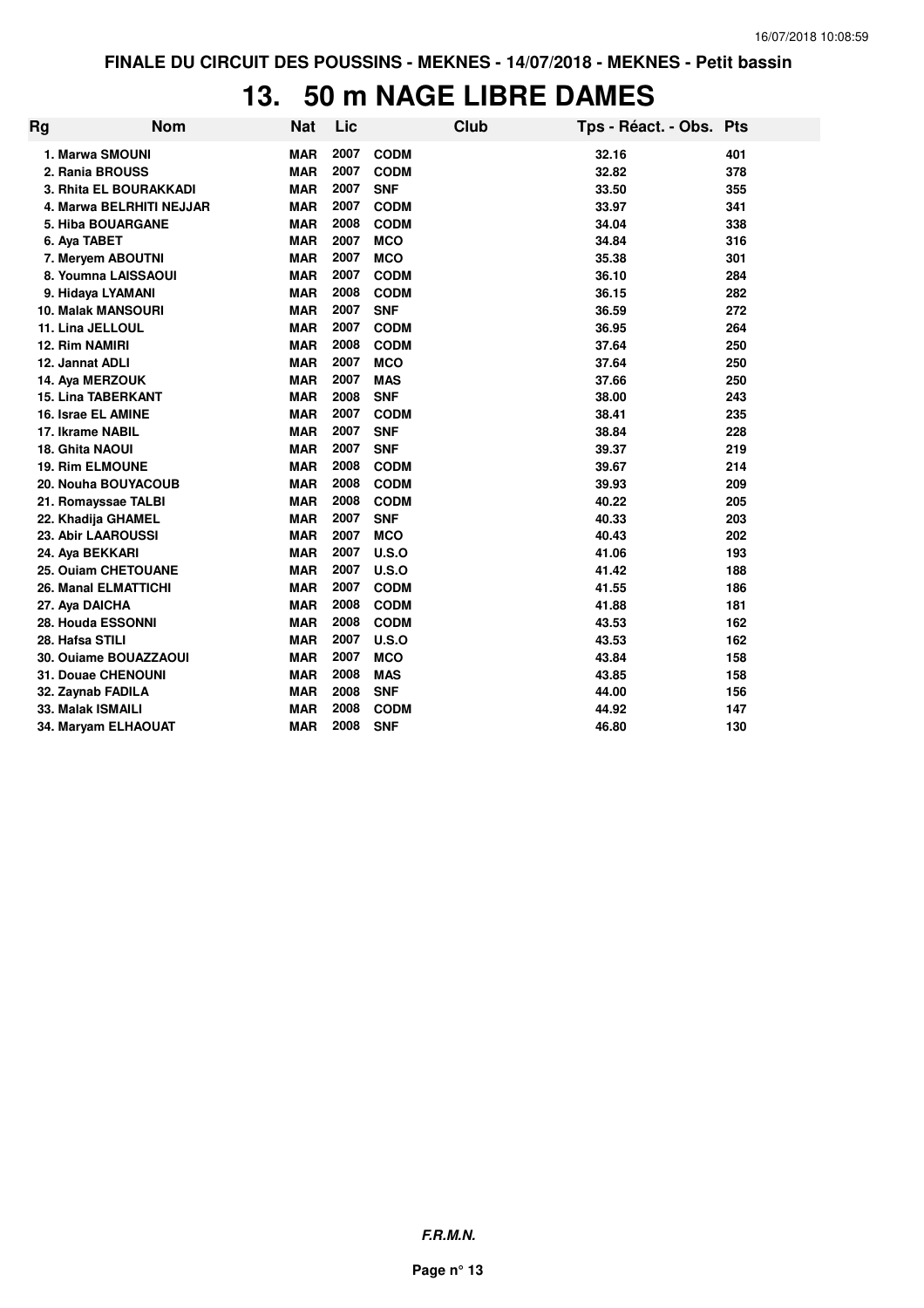# **14. 400 m NAGE LIBRE MESSIEURS**

| Rg | <b>Nom</b>                    | <b>Nat</b> | Lic  |             | <b>Club</b> | Tps - Réact. - Obs. Pts |     |
|----|-------------------------------|------------|------|-------------|-------------|-------------------------|-----|
|    | 1. Nizar HAOUATI              | <b>MAR</b> | 2007 | <b>USF</b>  |             | 5:34.69                 | 284 |
|    | 2. Rayane ADIANNA             | <b>MAR</b> | 2007 | <b>SNF</b>  |             | 5:39.03                 | 273 |
|    | 3. Ahmed LAISSAOUI            | <b>MAR</b> | 2007 | <b>CODM</b> |             | 5:51.72                 | 244 |
|    | 4. Othmane RHZAL              | <b>MAR</b> | 2008 | <b>UNO</b>  |             | 5:57.16                 | 233 |
|    | 5. Mehdi OUMOKHTAR            | <b>MAR</b> | 2007 | <b>UNO</b>  |             | 5:59.04                 | 230 |
|    | 6. Mohamed Rayane BOUASSAL    | <b>MAR</b> | 2007 | <b>CODM</b> |             | 6:01.39                 | 225 |
|    | 7. Mohammed Anas DAKIR        | <b>MAR</b> | 2008 | <b>USF</b>  |             | 6:04.73                 | 219 |
|    | 8. Ayman LAMFEDEL             | <b>MAR</b> | 2007 | <b>CODM</b> |             | 6:08.74                 | 212 |
|    | 9. Zakariae ROUICHA           | <b>MAR</b> | 2007 | <b>CODM</b> |             | 6:09.07                 | 212 |
|    | 10. Haytam BOUHACHEM          | <b>MAR</b> | 2007 | <b>CODM</b> |             | 6:15.06                 | 202 |
|    | 11. Hamza ESSARSARE           | <b>MAR</b> | 2007 | <b>CODM</b> |             | 6:17.36                 | 198 |
|    | 12. Hicham AZIZ ALAOUI        | <b>MAR</b> | 2008 | <b>CODM</b> |             | 6:22.05                 | 191 |
|    | 13. Abderrahim MRHAILAF       | <b>MAR</b> | 2007 | <b>CODM</b> |             | 6:30.73                 | 178 |
|    | 14. Yahya FATEINE             | <b>MAR</b> | 2007 | <b>SNF</b>  |             | 6:33.31                 | 175 |
|    | 15. Abdelilah NAJAH           | <b>MAR</b> | 2007 | U.S.O       |             | 6:34.22                 | 173 |
|    | 16. Mohamed Sami MIRI         | <b>MAR</b> | 2007 | <b>UNO</b>  |             | 6:35.23                 | 172 |
|    | 17. Houssam KHAZZAN           | <b>MAR</b> | 2007 | <b>CODM</b> |             | 6:39.77                 | 166 |
|    | 18. Rayan EL HILALI           | <b>MAR</b> | 2007 | <b>SNF</b>  |             | 6:40.19                 | 166 |
|    | 19. Mohaamed Zouhir MOUFADDAL | <b>MAR</b> | 2008 | <b>UNO</b>  |             | 6:41.17                 | 165 |
|    | 20. Zakariae OUBAD            | <b>MAR</b> | 2008 | <b>CODM</b> |             | 6:43.02                 | 162 |
|    | 21. Driss DRISSI              | <b>MAR</b> | 2008 | <b>SNF</b>  |             | 6:48.89                 | 155 |
|    | 22. Haitam LAAMIRI            | <b>MAR</b> | 2008 | <b>CODM</b> |             | 6:50.99                 | 153 |
|    | 23. Alae Eddine BENCHAOU      | <b>MAR</b> | 2007 | U.S.O       |             | 6:51.13                 | 153 |
|    | 24. Ibrahim DEQQAOUI          | <b>MAR</b> | 2008 | <b>USF</b>  |             | 6:54.40                 | 149 |
|    | 25. Ali STILI                 | <b>MAR</b> | 2008 | U.S.O       |             | 7:00.45                 | 143 |
|    | 26. Sami BENALI               | <b>MAR</b> | 2007 | <b>USF</b>  |             | 7:01.79                 | 142 |
|    | 27. Mohamed Amine TOUITA      | <b>MAR</b> | 2008 | <b>CODM</b> |             | 7:02.41                 | 141 |
|    | 28. Abdellah RAJOUANI         | <b>MAR</b> | 2007 | <b>USF</b>  |             | 7:05.88                 | 137 |
|    | 29. Najib KHATTABI            | <b>MAR</b> | 2007 | <b>SNF</b>  |             | 7:06.57                 | 137 |
|    | <b>30. El Ghali MEKOUAR</b>   | <b>MAR</b> | 2007 | <b>SNF</b>  |             | 7:33.20                 | 114 |
|    | 31. Rayan RHALOUSSI           | <b>MAR</b> | 2008 | U.S.O       |             | 7:36.27                 | 112 |
|    | <b>NC. Yassine CHEKKORI</b>   | <b>MAR</b> | 2008 | <b>SNF</b>  |             | Dsg VI                  | 0   |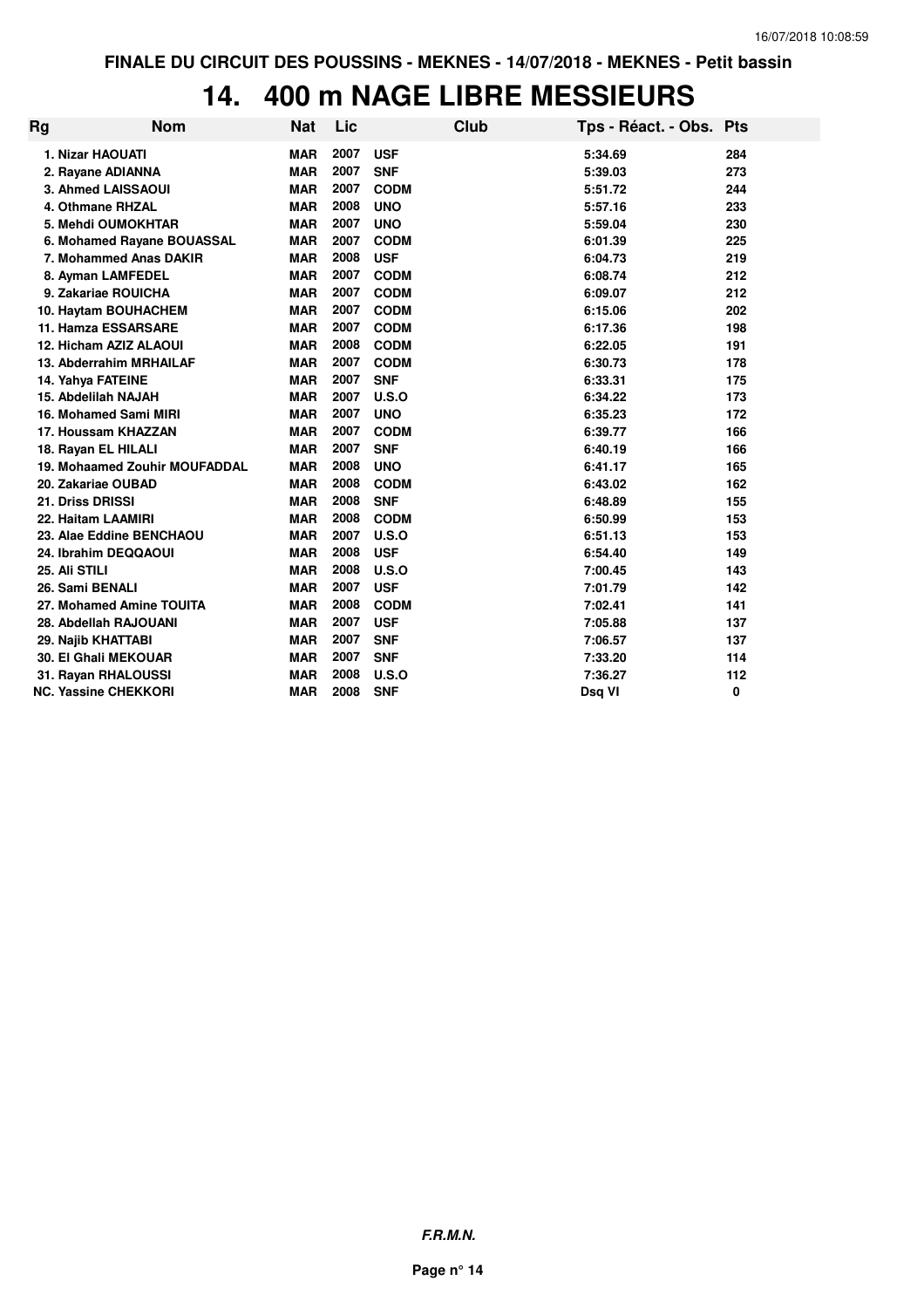**FINALE DU CIRCUIT DES POUSSINS - MEKNES - 14/07/2018 - MEKNES - Petit bassin**

# **15. 4 x 50 m NAGE LIBRE DAMES**

| Rg                 | <b>Nom</b>                 | <b>Nat</b> | Lic  | Club        | Tps - Réact. - Obs. Pts |     |
|--------------------|----------------------------|------------|------|-------------|-------------------------|-----|
|                    | 1. Marwa BELRHITI NEJJAR   | <b>MAR</b> | 2007 | <b>CODM</b> | 2:15.47                 | 381 |
|                    | <b>Hiba BOUARGANE</b>      | <b>MAR</b> | 2008 |             |                         | 381 |
|                    | <b>Rania BROUSS</b>        | <b>MAR</b> | 2007 |             |                         | 381 |
|                    | <b>Marwa SMOUNI</b>        | <b>MAR</b> | 2007 |             |                         | 381 |
|                    | 2. Malak MANSOURI          | <b>MAR</b> | 2007 | <b>SNF</b>  | 2:26.76                 | 299 |
|                    | <b>Lina TABERKANT</b>      | <b>MAR</b> | 2008 |             |                         | 299 |
|                    | <b>Ikrame NABIL</b>        | <b>MAR</b> | 2007 |             |                         | 299 |
|                    | <b>Rhita EL BOURAKKADI</b> | <b>MAR</b> | 2007 |             |                         | 299 |
| 3. Jannat ADLI     |                            | <b>MAR</b> | 2007 | <b>MCO</b>  | 2:28.00                 | 292 |
|                    | <b>Mervem ABOUTNI</b>      | <b>MAR</b> | 2007 |             |                         | 292 |
|                    | <b>Abir LAAROUSSI</b>      | <b>MAR</b> | 2007 |             |                         | 292 |
| Aya TABET          |                            | <b>MAR</b> | 2007 |             |                         | 292 |
|                    | 4. Fatima Zahra YOUNES     | <b>MAR</b> | 2007 | U.S.O       | 2:50.13                 | 192 |
| <b>Hafsa STILI</b> |                            | <b>MAR</b> | 2007 |             |                         | 192 |
|                    | Wissale TAHIRI             | <b>MAR</b> | 2007 |             |                         | 192 |
|                    | <b>Ouiam CHETOUANE</b>     | MAR        | 2007 |             |                         | 192 |